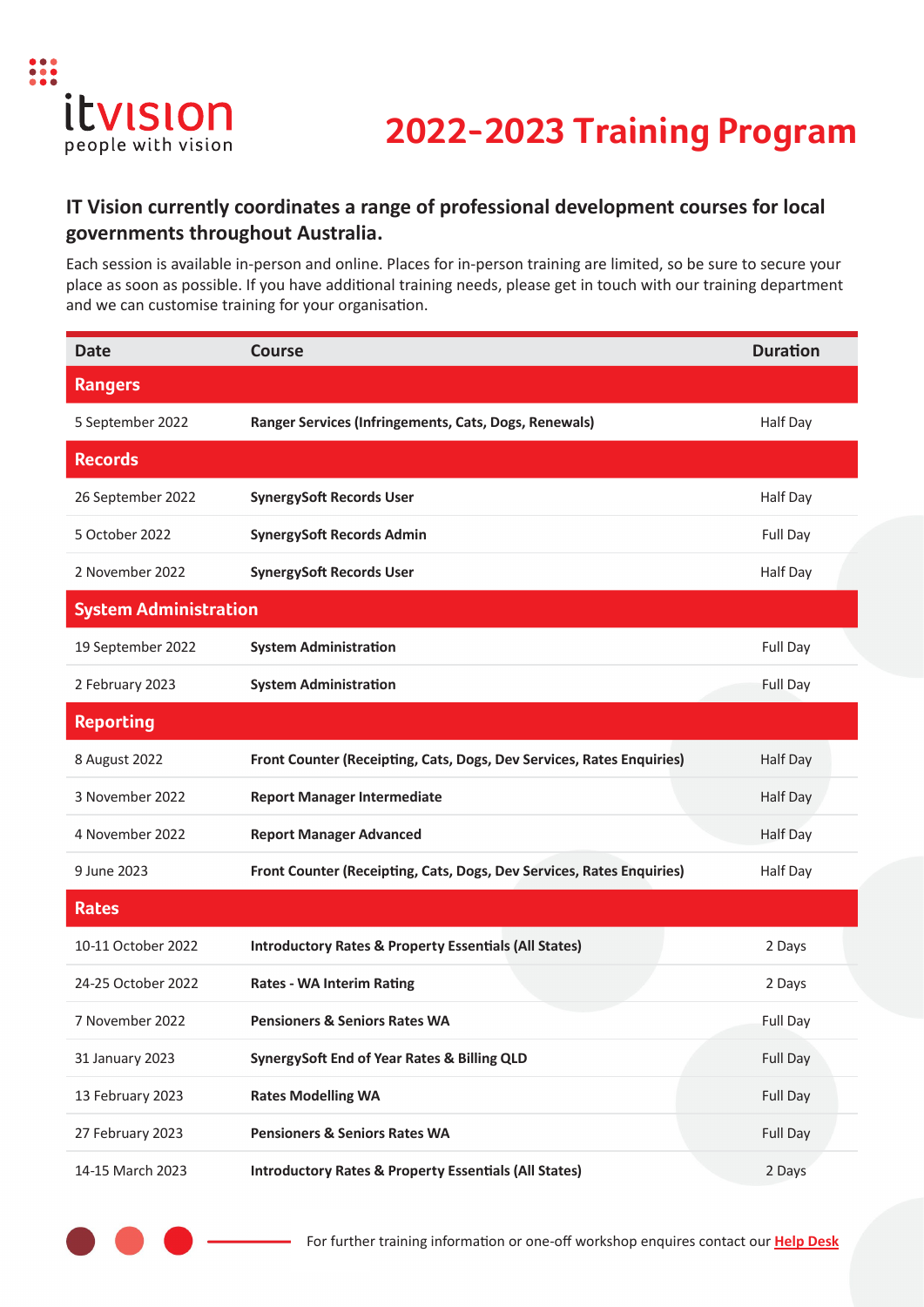

# **2022-2023 Training Program**

| <b>Date</b>         | <b>Course</b>                                      | <b>Duration</b> |
|---------------------|----------------------------------------------------|-----------------|
| 17-18 April 2023    | <b>Rates - WA Interim Rating</b>                   | 2 Days          |
| 29-30 May 2023      | <b>SynergySoft End of Year Rates &amp; Billing</b> | 2 Days          |
| <b>Payroll</b>      |                                                    |                 |
| 17-18 November 2022 | <b>Altus Payroll Essentials</b>                    | 2 Days          |
| 5-6 December 2022   | <b>SynergySoft Payroll Essentials</b>              | 2 Days          |
| 7-8 December 2022   | <b>SynergySoft Payroll Leave Essentials</b>        | 2 Days          |
| 9 December 2022     | <b>SynergySoft Payroll Terminations</b>            | Full Day        |
| 8 March 2023        | <b>Altus Payroll Essentials</b>                    | 2 Days          |
| 27-28 March 2023    | <b>SynergySoft Payroll Essentials</b>              | 2 Days          |
| 29-30 March 2023    | <b>SynergySoft Payroll Leave Essentials</b>        | 2 Days          |
| 31 March 2023       | <b>SynergySoft Payroll Terminations</b>            | Full Day        |
| 15 May 2023         | <b>SynergySoft End of Year Payroll</b>             | Half Day        |
| 16 May 2023         | <b>Altus End of Year Payroll</b>                   | Half Day        |
| <b>Finance</b>      |                                                    |                 |
| Dates Coming Soon   | <b>Finance Fundamentals</b>                        | Full Day        |
| Dates Coming Soon   | <b>Advanced Financials</b>                         | Full Day        |
| 28 October 2022     | <b>Creditors &amp; Debtors</b>                     | Full Day        |
| 23 August 2022      | <b>Excel Integration</b>                           | Half Day        |
| 22 August 2022      | <b>Altus Procurement</b>                           | Full Day        |
| Dates Coming Soon   | <b>Finance Fundamentals</b>                        | Full Day        |
| Dates Coming Soon   | <b>Advanced Financials</b>                         | Full Day        |
| 22 March 2023       | <b>Excel Integration</b>                           | <b>Half Day</b> |
| 23 March 2023       | <b>Altus Procurement</b>                           | Full Day        |
| 24 March 2023       | <b>Creditors &amp; Debtors</b>                     | Full Day        |
| 3 May 2023          | <b>End of Year Financials</b>                      | Full Day        |